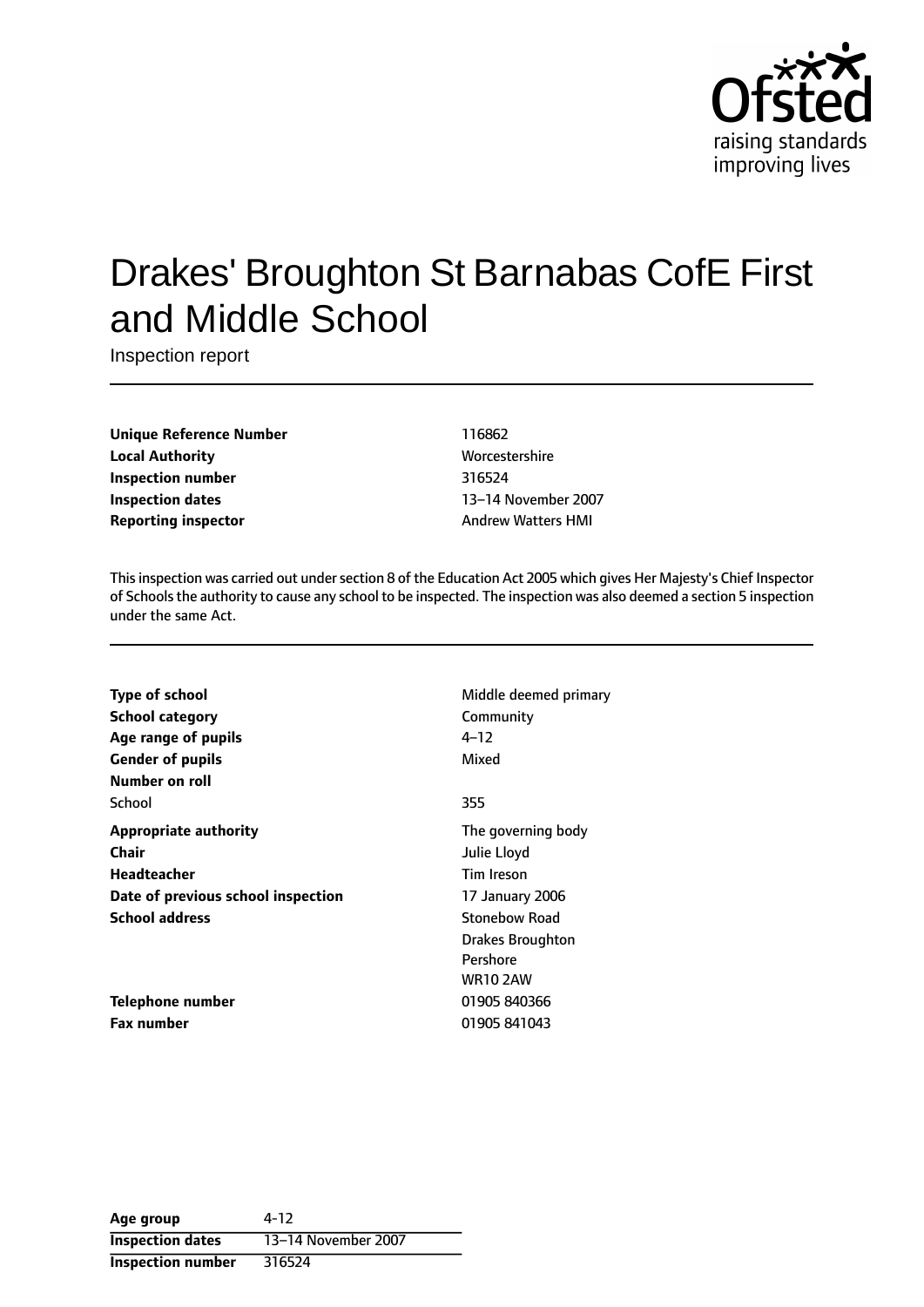© Crown copyright 2007

.

#### Website: www.ofsted.gov.uk

This document may be reproduced in whole or in part for non-commercial educational purposes, provided that the information quoted is reproduced without adaptation and the source and date of publication are stated.

Further copies of this report are obtainable from the school. Under the Education Act 2005, the school must provide a copy of this report free of charge to certain categories of people. A charge not exceeding the full cost of reproduction may be made for any other copies supplied.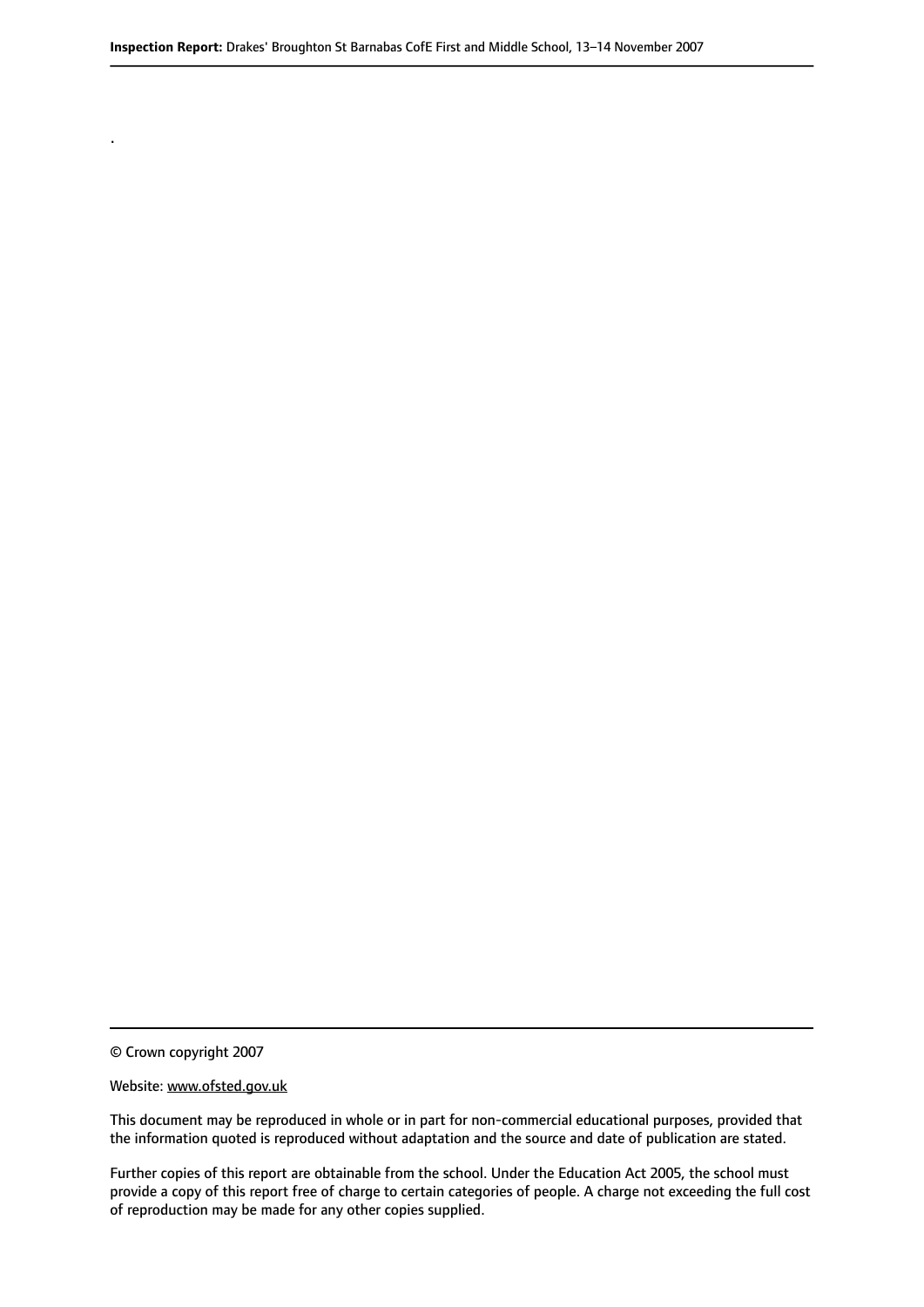# **Introduction**

The inspection was carried out by one of Her Majesty's Inspectors of Schools (HMI) and two Additional Inspectors.

## **Description of the school**

When the school was inspected in January 2006, it was judged to require special measures. It was asked to: improve the quality of teaching; challenge all pupils effectively; raise standards; improve leadership and management at all levels; and, implement more rigorous procedures for evaluating the school's effectiveness in eradicating underachievement. HMI and Additional Inspectors visited the school in June and November 2006 and in February and June 2007 to assess the school's progress in addressing these issues. At the last monitoring inspection, the school was judged to be making good progress in tackling the weaknesses listed above.

The school serves a generally advantaged socio-economic community and most pupils are of White British origin. Very few pupils are eligible for free school meals. Seventeen per cent of the pupils are on the school's register of special educational needs and one pupil has a statement of special educational need. Each year, a significant proportion of pupils from two neighbouring first schools enter the school in Year 5.

## **Key for inspection grades**

| Grade 1 | Outstanding  |
|---------|--------------|
| Grade 2 | Good         |
| Grade 3 | Satisfactory |
| Grade 4 | Inadequate   |
|         |              |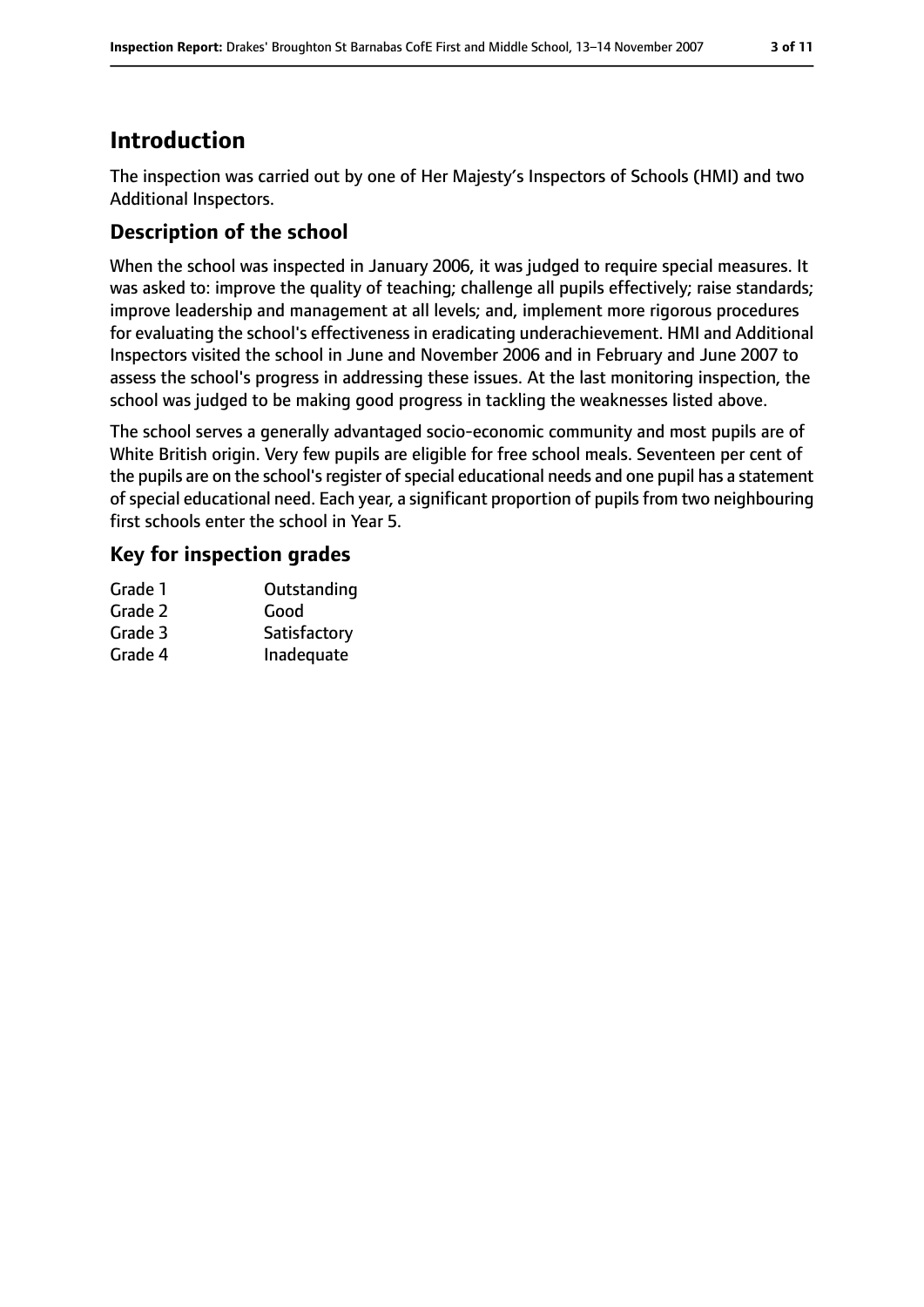# **Overall effectiveness of the school**

#### **Grade: 3**

In according with section 13 (4) of the Education Act 2005, Her Majesty's Chief Inspector is of the opinion that the school no longer requires special measures. St Barnabas is a buoyant and confident school community. Its journey from failure to success has been difficult and, at times, turbulent. All staff have worked with dedication and commitment to turn the school around, providing a satisfactory quality of education and a bright hope for the future.

There is a relentless focus on raising achievement and improving the life chances of all pupils. Standards are above average and pupils' achievement issatisfactory. Whilst most pupils achieve well, just over a quarter are not making the progress of which they are capable. This is most evident in writing and in Year 3. Leadership and management are good. Under the resolute and effective leadership of the headteacher, the school has renewed its sense of educational purpose and clarity of direction. Senior teachers provide good role models for other staff and good support for the headteacher. There is a strong sense of team spirit and high levels of morale. Expectations and aspirations for the school's future are high. The quality of teaching and learning is satisfactory, with some that is good and a small minority, which is outstanding. There is, however, not enough good teaching to ensure consistently good rates of progress for all pupils.

The pupils' personal development and well-being are good. The pupils behave well, are good humoured, confident and happy. One pupil said, 'I like coming to school because I learn a lot and enjoy meeting my friends.' The quality of care, support and guidance pupils receive is good and they are well looked after. They appreciate and are reassured by the support of adults, and relationships between pupils and adults are good. The curriculum is satisfactory with a good focus on raising achievement in literacy and numeracy.

Parents are overwhelmingly positive about the school. In a recent school survey, 43% of parents responded to questionnaires and strongly endorsed the school's leadership and quality of education provided for their children.

The chair of governors provides effective and dedicated leadership to the governing body, which keeps a watchful eye on the school's progress. The school has improved well since its last inspection and has good capacity to improve further.

## **Effectiveness of the Foundation Stage**

#### **Grade: 3**

Children receive a satisfactory start to their life in the school. They are welcomed into a secure and generally attractive learning environment. An outdoor classroom and the Forest School initiative are beginning to make a positive contribution to improving the quality of the pupils' learning experiences. The curriculum is satisfactory. An increased focus on the direct teaching of key skills, introduced recently, is beginning to have a positive impact on children's achievements. The provision and outcomes for children's independent activities is much weaker. There is insufficient adult intervention to raise achievement when the children are working independently.

## **What the school should do to improve further**

■ Raise achievement further, particularly in writing and in Year 3, and ensure that all pupils make satisfactory and better progress.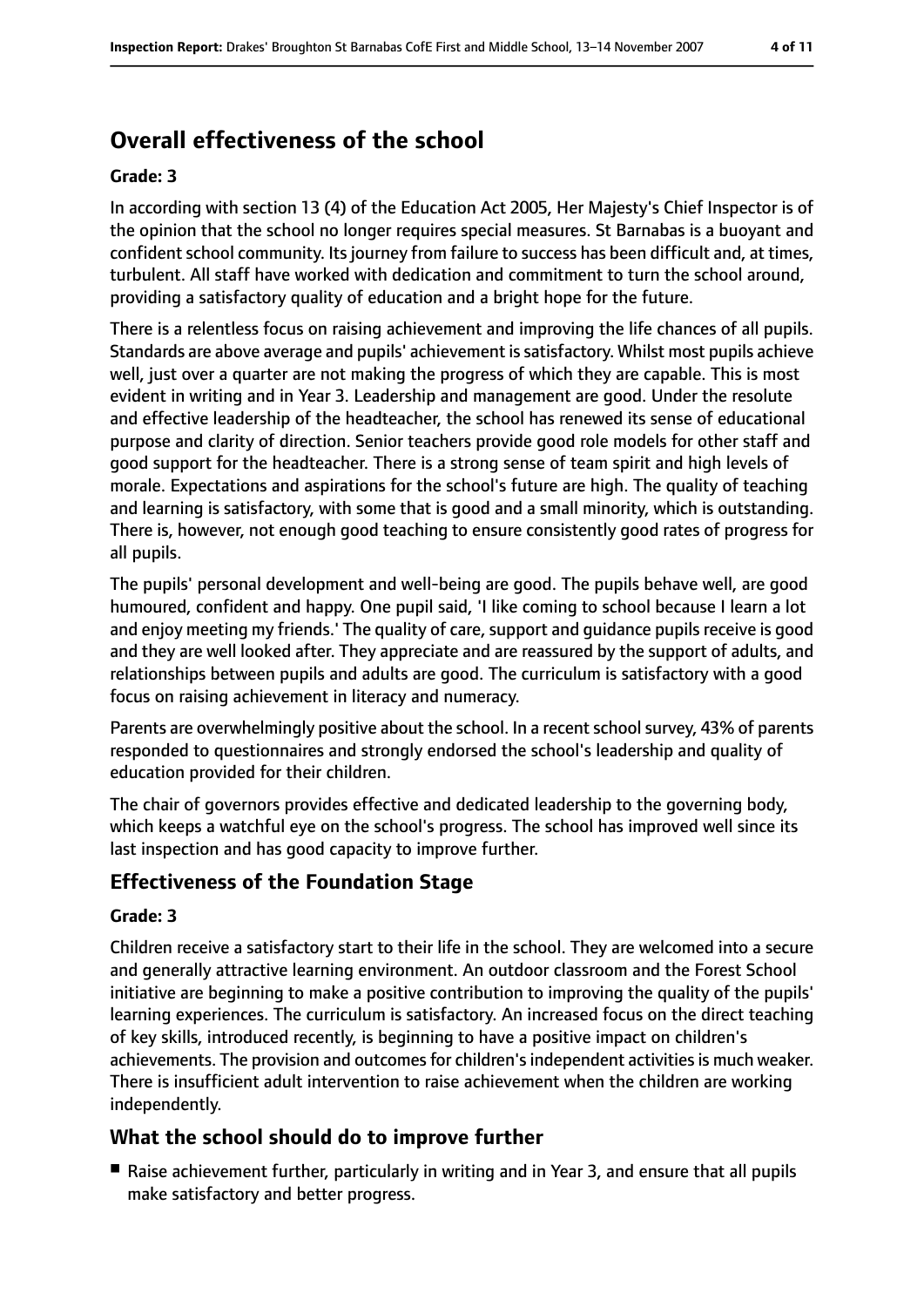- Improve the quality of education in the Foundation Stage.
- Improve the quality of teaching and learning, increasing the proportion of good and outstanding teaching.

A small proportion of schools, whose overall effectiveness is judged satisfactory but which have areas of underperformance. will receive a monitoring visit by an Ofsted inspector before their next section 5 inspection.

## **Achievement and standards**

#### **Grade: 3**

When pupils enter the school their attainment is currently average. In the past, it has been slightly higher and varied more than it is now. Standards in the 2007 national tests for 7 and 11 year olds are above the national average. Just over a quarter of pupils in Year 2 and nearly half the pupils in Year 6 did extremely well in the tests and reached the level above that expected for their age. Standards are higher in reading and mathematics than in writing, where pupils make less progress than they should, particularly the boys. Pupils' achievement overall between Years 1 and 7 is satisfactory. About a quarter of the pupils make good progress, and some make exceptional progress, such as in Year 6. Whilst rates of progress are accelerating rapidly, the school is aware that the legacy of past underachievement and instability in teaching continues to adversely affect the progress of just over a quarter of the pupils. This is most evident in Year 3.

# **Personal development and well-being**

#### **Grade: 2**

Pupils have very positive and mature attitudes. One pupil who reflected the views of many said, 'I definitely like school. We all get on well together. The teachers are great and really help you learn.' The pupils' spiritual, moral, social and cultural development is good. Pupils are tolerant of people with views and traditions different from their own, although their understanding of other cultures and faiths is less secure. The recent changes to the behaviour policy have been particularly effective in raising pupils' self-esteem further. A clear moral code results in good behaviour, although occasionally there is some inattention during class discussions and when leaving assemblies. Pupils are polite and considerate to each other and to adults. They feel safe at school and report that the rare incidences of bullying are quickly and effectively dealt with. They really enjoy lessons and this reflects well in their improved attendance, which is above average. Pupils appreciate the feedback they get from teachers on how they can improve their work. They lead healthy lifestyles and understand the importance of taking regular exercise and making sensible choices about what they eat. Pupils enjoy having responsibilities, for example, the school council has secured improvements to the changing rooms and toilets. They readily volunteer to take part in local arts events and are eagerly looking forward to a choir competition in a local shopping mall. Above average standards and good attitudes to learning are preparing pupils well for secondary school and their future in employment.

# **Quality of provision**

## **Teaching and learning**

## **Grade: 3**

Whilst the quality of teaching and learning is satisfactory, there is not enough consistently good teaching and some of the satisfactory teaching is quite fragile. The best teaching, which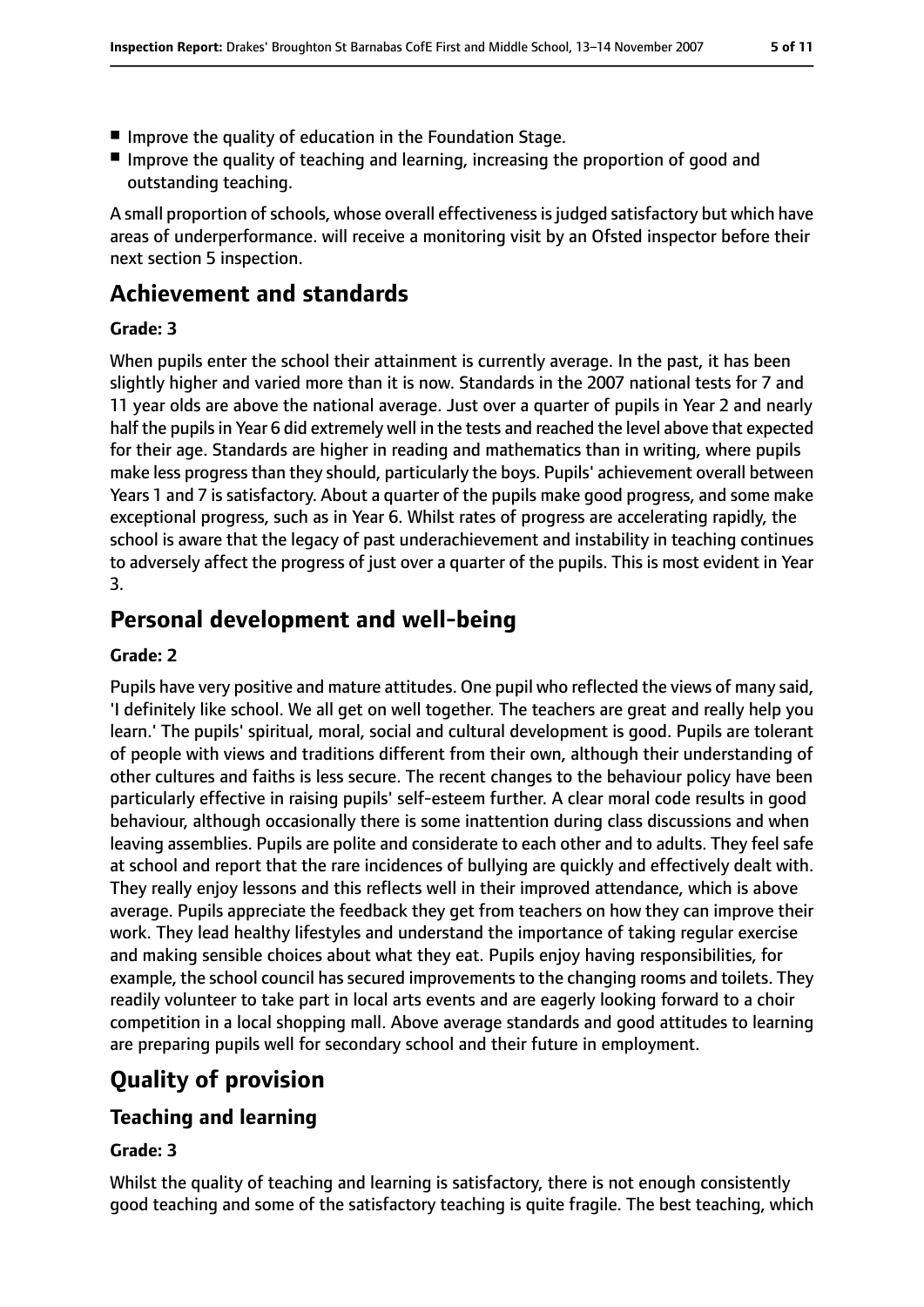is having a good, and sometimes outstanding, impact on the pupils' achievements, helps the pupils learn new skills and acquire new knowledge at a good pace. Learning is sequenced carefully and pupils respond really well to teachers' high expectations, for example in numeracy in Year 6 and physical education in Year 7. Assessment is used well to inform planning, work is matched to the pupils' different starting points and capabilities, and contexts for learning are interesting, creative and stimulating. Where pupils make less progress than they should, the pace of learning is too slow, the teachers' subject knowledge is insecure and the pupils' work is not engaging their interest or challenging thinking sufficiently. Teaching assistants make a positive contribution to raising achievement and are deployed effectively, for example in a phonics lesson in Year 2.

#### **Curriculum and other activities**

#### **Grade: 3**

The curriculum provides pupils with continuity and progression in their learning and is under continual review. Teaching schemes ensure that most pupils are challenged appropriately and information and communication technology is used satisfactorily to improve the pupils' learning experiences. The good facilities for pupils in Year 7 provide opportunities for specialist lessons in science, physical education, music, art and food technology. French is taught in Years 5, 6 and 7. Pupils' experiences are enriched in the arts and sport, both during the school day and in the good range of extra-curricular classes and clubs, which are well attended. The school has twice been awarded the Artsmark Gold and Activemark gold, and has also received recognition for a variety of other initiatives, including ECO school bronze. The curriculum is extended by residential and day trips, such as the visit to Plymouth, a multi-cultural week, and by visitors to the school. In the week of the inspection a local theatre group was in school working with pupils in key stages 2 and 3. The school has identified pupils' awareness of the diversity of British culture beyond their own experiences as a priority for development.

## **Care, guidance and support**

#### **Grade: 2**

The school's detailed knowledge of the needs of each pupil ensures that pupils are well cared for. Health and safety and child protection arrangements are robust and are regularly reviewed and updated. The sensitive and effective care and guidance for pupils with learning difficulties and disabilities ensures their progress is accelerating. The school uses its many links with outside agencies and other schools well to support learning. For example, behaviour advisors from the local authority have strengthened this aspect of the school's work. Teachers' marking and feedback on the quality of pupils' work is improving and is good overall. Most pupils have a clear idea of their targets and what they need to do to improve their work. However, in a small minority of classes, this good feature is not strong enough and some pupils are unsure how to tackle weaknesses in their work.

## **Leadership and management**

#### **Grade: 2**

The good quality of leadership and management, including strategic planning, educational direction and sense of purpose, is secured effectively by the headteacher's impressive drive for continuing improvement and his high expectations. He enjoys the confidence of all staff and receives good support from the senior management team. One of the senior teachers said, 'We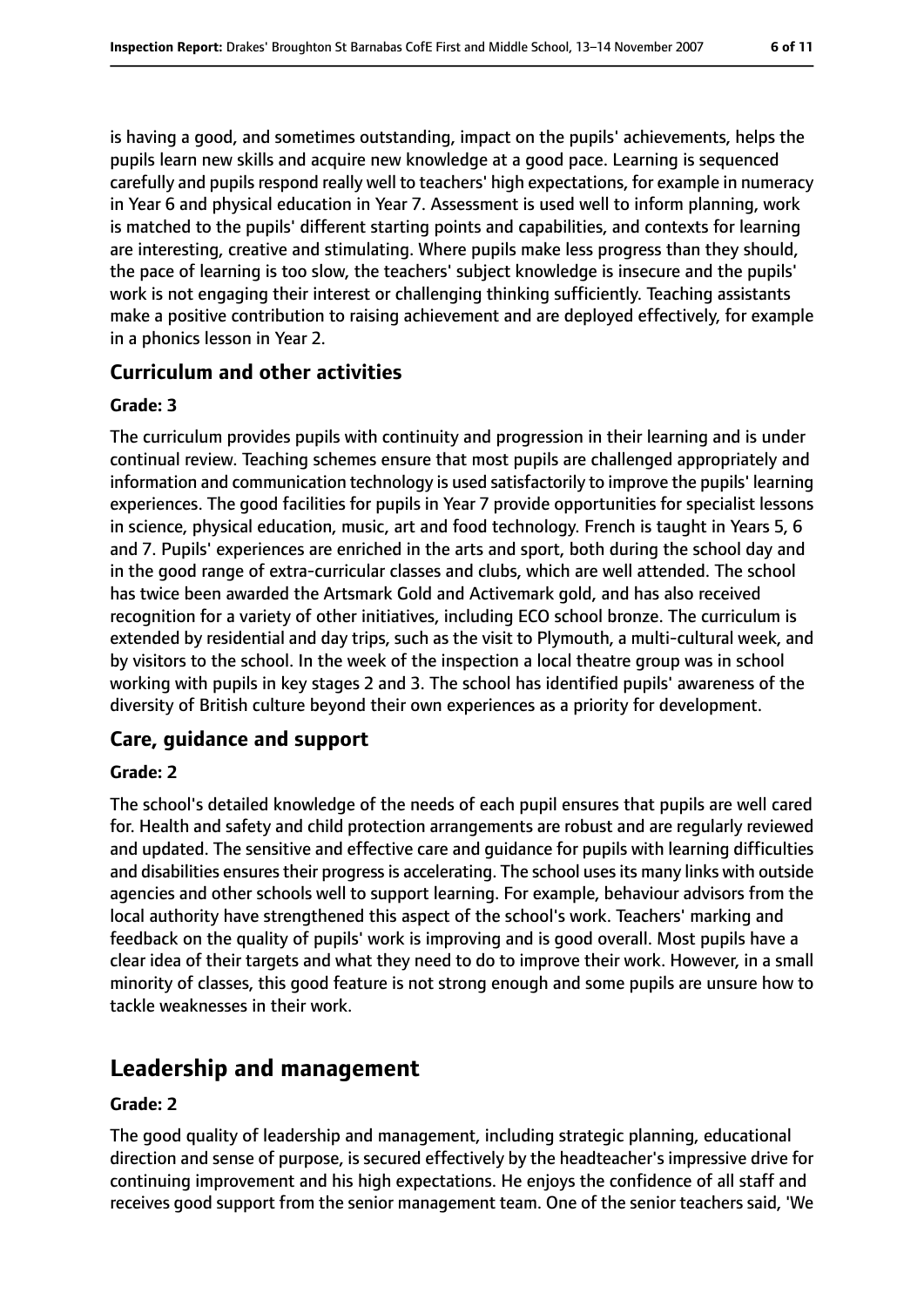know what we need to do to improve further, we're setting the agenda and we are determined to achieve even more success.' Subject leadership is improving rapidly and is satisfactory. The arrangements for monitoring and evaluating the school's performance are systematic and rigorous. Teachers are held accountable for the standards and achievement of the pupils in their care and pupils' progress is tracked extremely carefully. The school's good capacity for further improvement reflects well in the success achieved so far in eliminating underachievement. Pupils' targets are challenging and realistic. The governing body is successfully carrying out its statutory duties. The work of various committees, particularly the curriculum committee, is having a positive impact on holding the school to account for the pupils' achievements.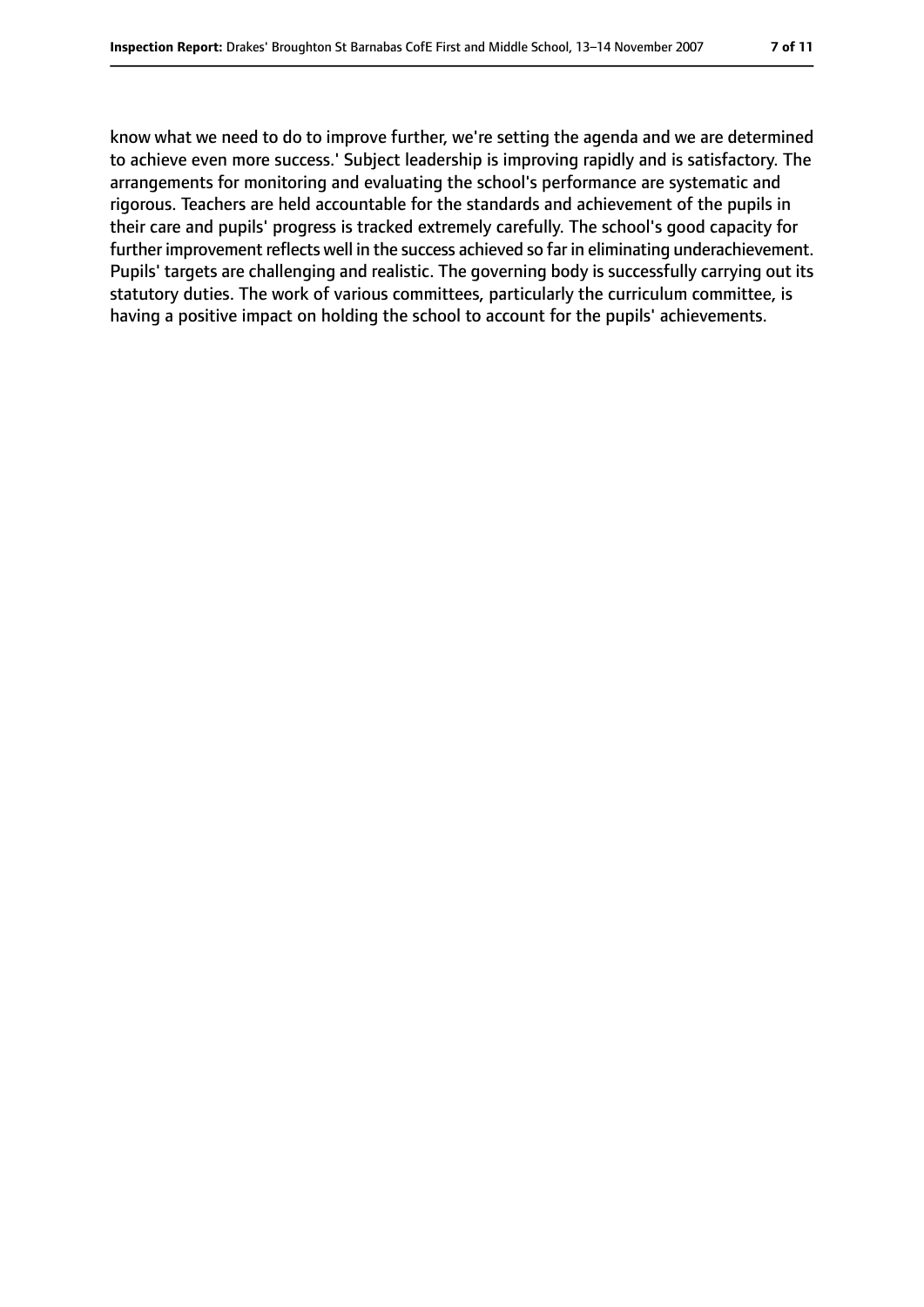**Any complaints about the inspection or the report should be made following the procedures set out in the guidance 'Complaints about school inspection', which is available from Ofsted's website: www.ofsted.gov.uk.**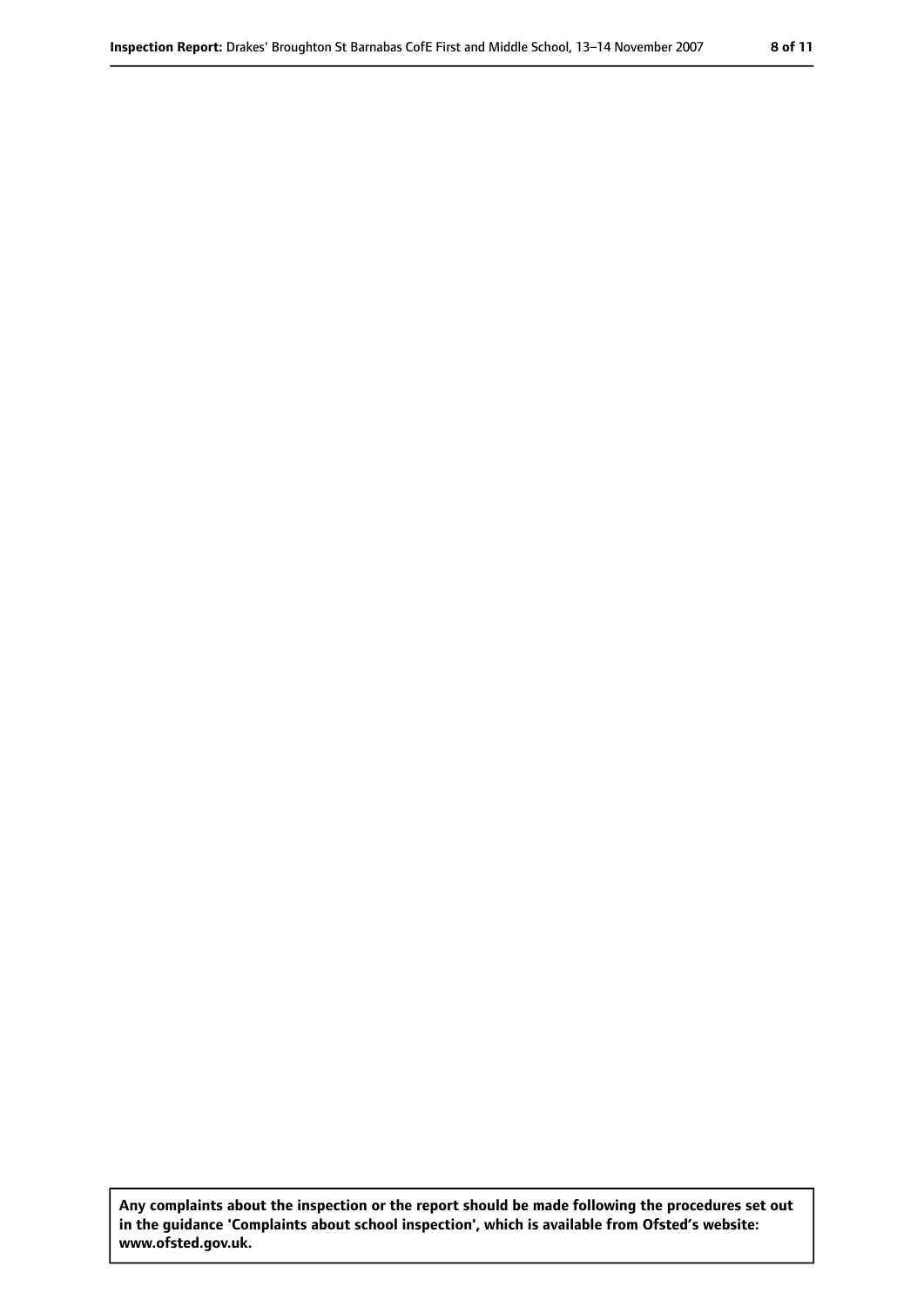# **Inspection judgements**

| $^\dagger$ Key to judgements: grade 1 is outstanding, grade 2 good, grade 3 satisfactory, and | School         |
|-----------------------------------------------------------------------------------------------|----------------|
| arade 4 inadeguate                                                                            | <b>Overall</b> |

## **Overall effectiveness**

| How effective, efficient and inclusive is the provision of education, integrated<br>care and any extended services in meeting the needs of learners? |     |
|------------------------------------------------------------------------------------------------------------------------------------------------------|-----|
| Effective steps have been taken to promote improvement since the last<br>inspection                                                                  | Yes |
| How well does the school work in partnership with others to promote learners'<br>well-being?                                                         |     |
| The effectiveness of the Foundation Stage                                                                                                            |     |
| The capacity to make any necessary improvements                                                                                                      |     |

## **Achievement and standards**

| How well do learners achieve?                                                                               |  |
|-------------------------------------------------------------------------------------------------------------|--|
| The standards <sup>1</sup> reached by learners                                                              |  |
| How well learners make progress, taking account of any significant variations between<br>groups of learners |  |
| How well learners with learning difficulties and disabilities make progress                                 |  |

## **Personal development and well-being**

| How good is the overall personal development and well-being of the<br>learners?                                  |  |
|------------------------------------------------------------------------------------------------------------------|--|
| The extent of learners' spiritual, moral, social and cultural development                                        |  |
| The extent to which learners adopt healthy lifestyles                                                            |  |
| The extent to which learners adopt safe practices                                                                |  |
| How well learners enjoy their education                                                                          |  |
| The attendance of learners                                                                                       |  |
| The behaviour of learners                                                                                        |  |
| The extent to which learners make a positive contribution to the community                                       |  |
| How well learners develop workplace and other skills that will contribute to<br>their future economic well-being |  |

## **The quality of provision**

| How effective are teaching and learning in meeting the full range of the<br>learners' needs?          |  |
|-------------------------------------------------------------------------------------------------------|--|
| How well do the curriculum and other activities meet the range of needs<br>and interests of learners? |  |
| How well are learners cared for, guided and supported?                                                |  |

#### **Annex A**

 $^1$  Grade 1 - Exceptionally and consistently high; Grade 2 - Generally above average with none significantly below average; Grade 3 - Broadly average to below average; Grade 4 - Exceptionally low.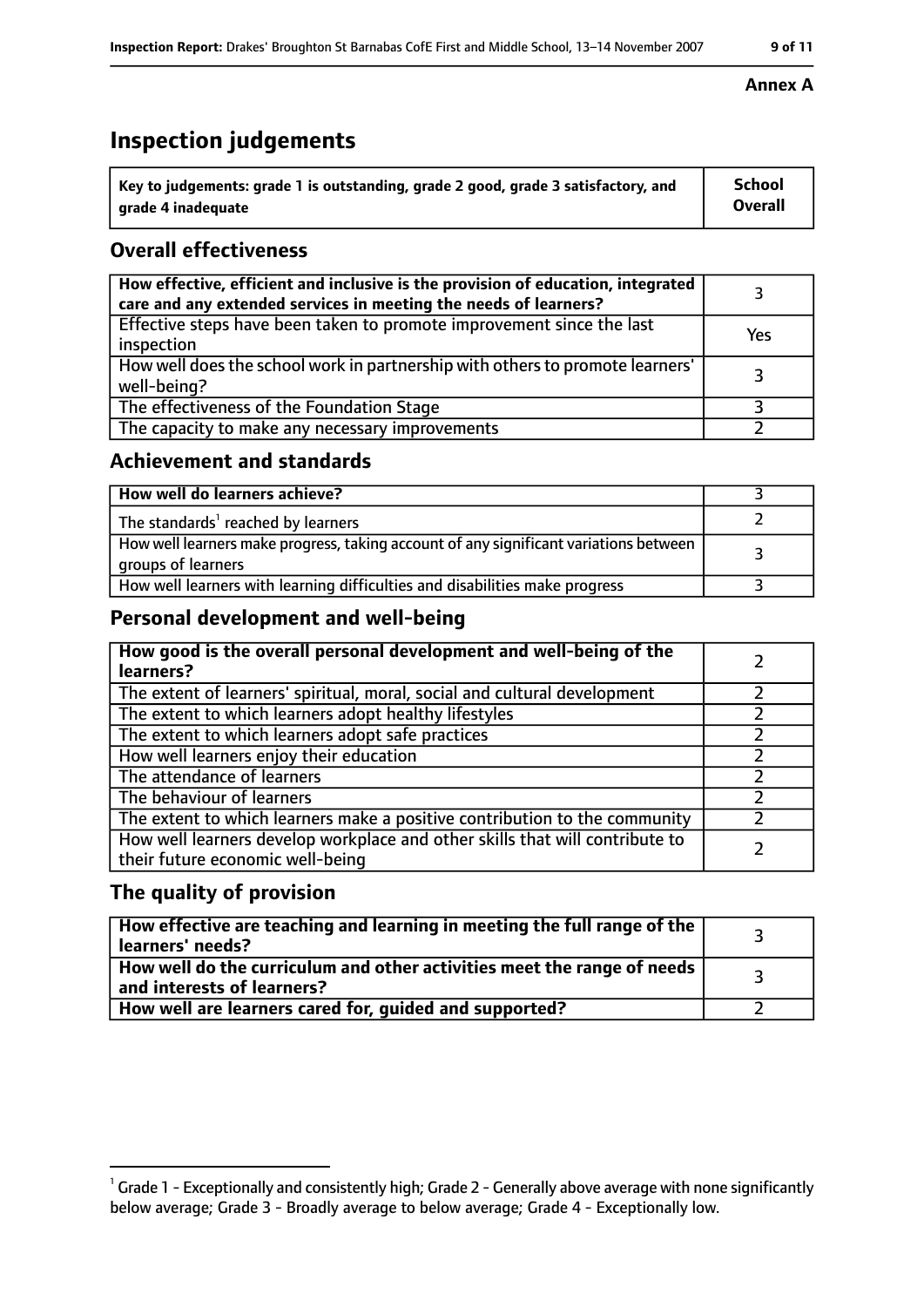#### **Annex A**

# **Leadership and management**

| How effective are leadership and management in raising achievement<br>and supporting all learners?                                              |     |
|-------------------------------------------------------------------------------------------------------------------------------------------------|-----|
| How effectively leaders and managers at all levels set clear direction leading<br>to improvement and promote high quality of care and education |     |
| How effectively leaders and managers use challenging targets to raise standards                                                                 |     |
| The effectiveness of the school's self-evaluation                                                                                               |     |
| How well equality of opportunity is promoted and discrimination tackled so<br>that all learners achieve as well as they can                     |     |
| How effectively and efficiently resources, including staff, are deployed to<br>achieve value for money                                          | 7   |
| The extent to which governors and other supervisory boards discharge their<br>responsibilities                                                  |     |
| Do procedures for safequarding learners meet current government<br>requirements?                                                                | Yes |
| Does this school require special measures?                                                                                                      | No  |
| Does this school require a notice to improve?                                                                                                   | No  |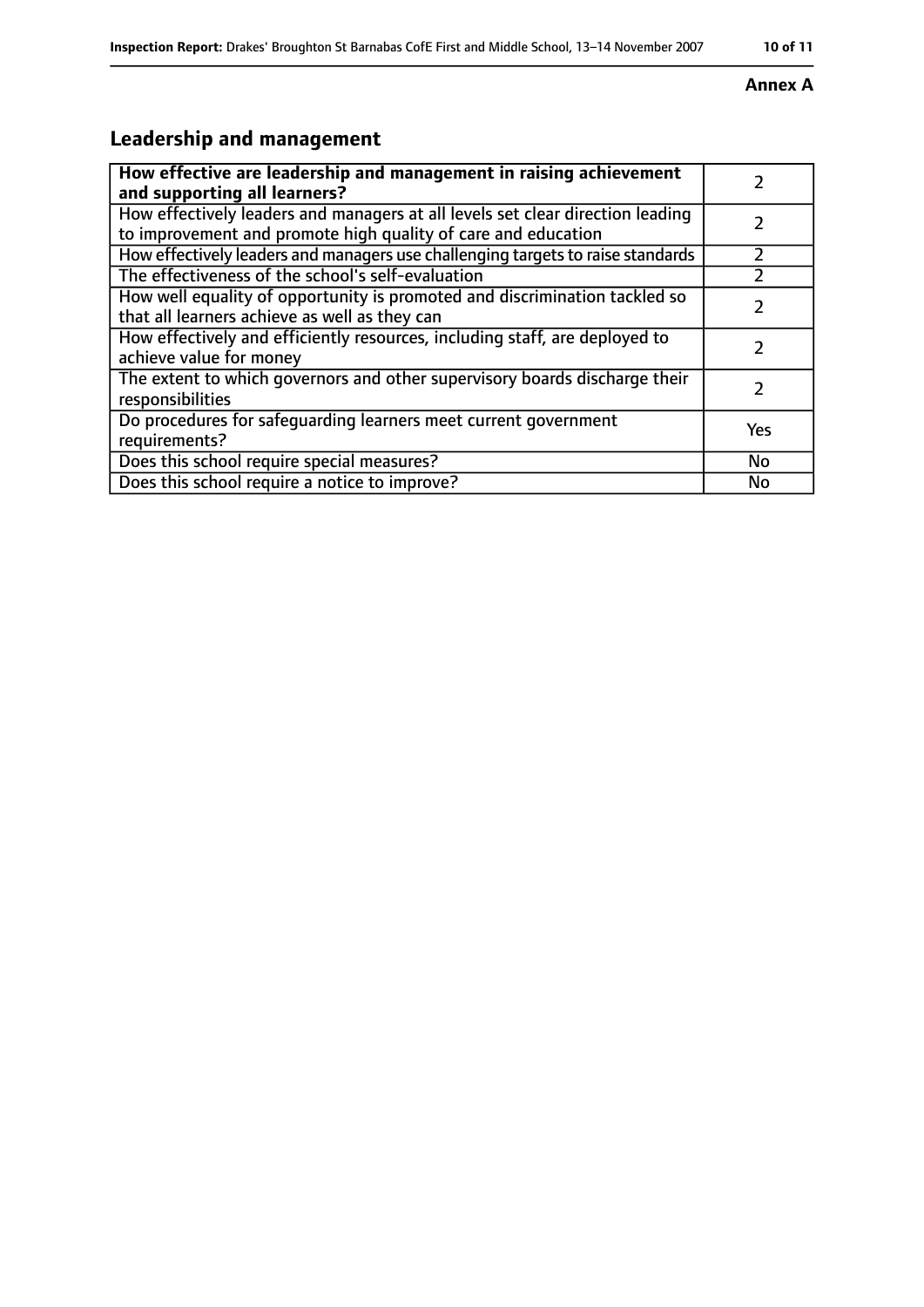#### **Annex B**

## **Text from letter to pupils explaining the findings of the inspection**

15 November 2007

#### Dear Pupils

Inspection of St Barnabas CE First and Middle School, Drakes' Broughton, Pershore WR10 2AW

Thank you very much for welcoming us into your school. Over the two years I have been visiting, you have always been welcoming, courteous and happy to talk with me about your school. It has not been easy for you but you have always tried to do your best and behave well. On this visit, where I have been able to say that your school is no longer struggling but is now steadily improving many of you have come up to speak with me and other inspectors to say how much you enjoy coming to school. We have really appreciated your good humour and willingness to speak with us.

I am pleased to tell you that your school is now doing as well as many other schools and that I don't need to come back again next term to check how you are getting on! I will miss my visits but am really pleased that Mr Ireson, the teachers, governors and all the adults who work with you have improved the school and the quality of education that you receive.

As Mr Ireson knows, there is still a lot of hard work to come to make sure that you all carry on getting better and that St Barnabas goes from strength to strength. I have asked the school to do three important things to help this happen.

- Make sure that all of you achieve really well and make good progress in your work.
- Carry on improving lessons for those of you in the Reception class.
- Make sure that all your lessons are interesting and challenging and help you learn new things

You will be able to help your teachers by always working hard, asking them to help when you don't understand what to do or your work is too easy, and carrying on behaving as well as you do. I have really enjoyed my time visiting your school and will take away many happy memories.

All my best wishes for the future.

Yours sincerely

Andrew Watters Her Majesty's Inspector